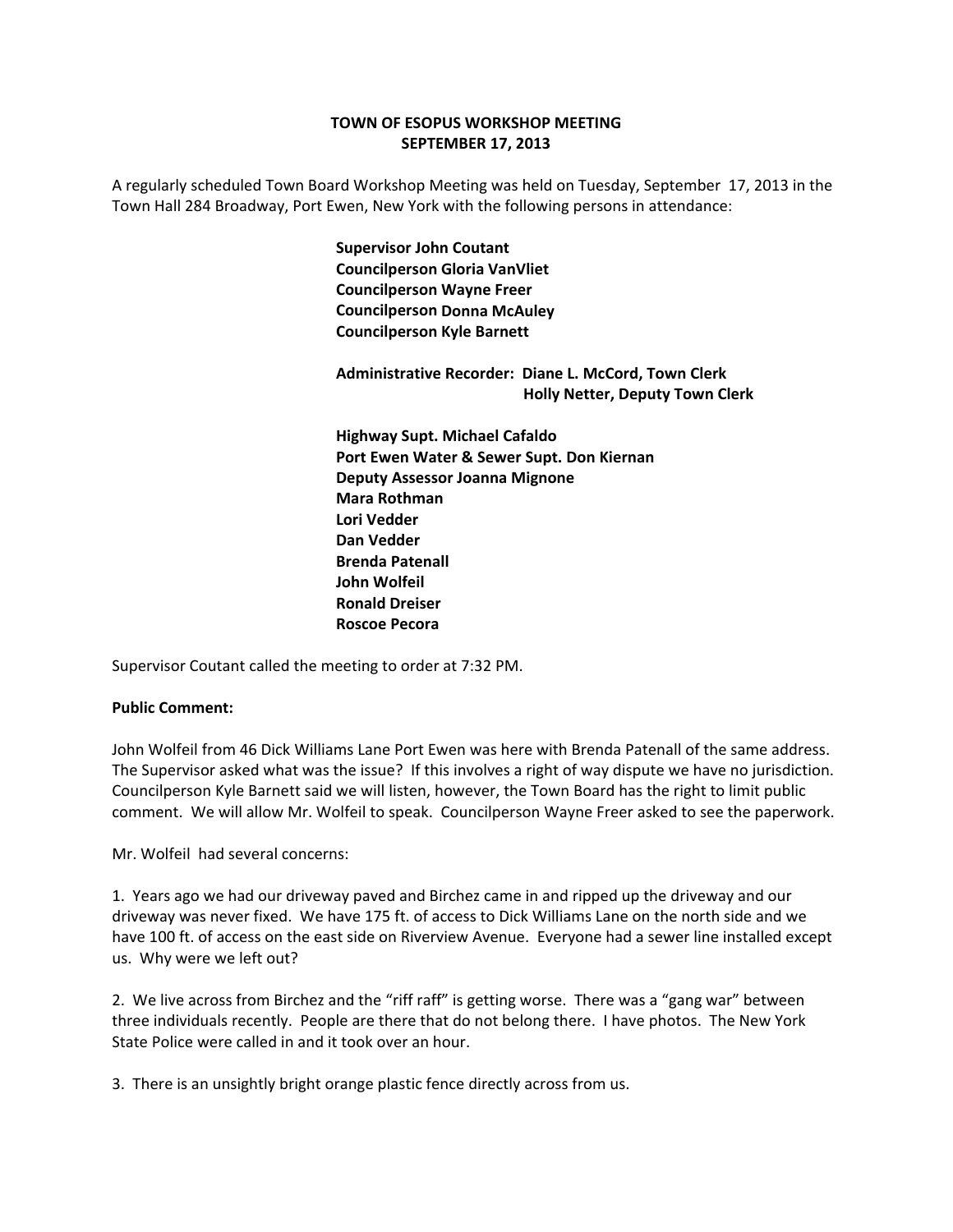"This is a temporary fence installed in 2008 and was meant for temporary safety reasons. It is meant to protect persons from walking over the cliff that was made. Parts of it have come down, parts of it is blowing about, parts of it up. I've seen wildlife entangled in it and is not only a hazard to them, but also to anyone unfortunate enough to walk past it and go over the thirty ft. cliff. This property is part of the Birchez Corporation and this temporary fence was supposed to be made permanent."

4. Snow Plowing: "Last winter, we ( John Wolfeil & Brenda Patenall) had a dispute with a Birchez Corporation contractor over snow storage. The contractor was storing the snow on our property, digging up our survey markers and pushing large rocks onto our property. We asked the contractor to stop doing this and we received a lot of grief." "There are specific areas detailed where the snow is to be stored. This is for a reason and I would hope was carefully thought out by engineers and approved by the town Planning Board. Nowhere on the maps or plans does it say that the Birchez have approval or authority to store snow on the property of Brenda Patenall. The areas where the contractor is putting the snow, is not where it is called out and this matter needs to be corrected. For the record, the Birchez Corporation does not have our permission to store snow on our property."

5. "We hereby submit this bill for \$1,026.00 to the Town of Esopus for reimbursement to have a culvert pipe installed to gain access to our property. Plans approved by the Planning Board, per map # MPT‐1, Section 1, Item #10, clearly states: Safe and adequate access to and from intersecting highways, homes, and commercial establishments shall be maintained at all times.

This has been violated. Mr. Wolfeil presented photos. "See photos of the property then, and how it was blocked off by a deep ditch on one side and a high stone wall on the other. See the maps of pre‐existing land contours and how level the earth was, near the access to our property. This has been severely muddied, cutting off ingress & egress to our property.

Ms. Patenall vehemently protested being cut off from her property, yet the town approved this situation telling her she wasn't allowed access.

This house has had access to the property since 1959 and the town allowed it to be cut off in 2008. This property has a 175'x50' easement on the north side, and a 100'x50' easement on the east side.

It is illegal to block a property owner's ingress and egress, especially with a titled right of way and deed. It is cause for a class action civil suit.

The Building Inspector requested that we install a pipe where we once had access to our property. We installed a 15" I.D. pipe and put fill over it. We once again have access to our property. The Building Inspector has inspected and approved it.

Please reimburse this \$1,026 to us as soon as possible."

Recently we had our property surveyed by Michael Vetere. Brenda Patenall said the Town placed a Stop Work Order and posted it on her garage. The Supervisor stated the Storm Water Drainage was violated and the water could not get through the property. New York State passed the regulations and the Planning Board complies and the responsibility of keeping it open is the town's responsibility. Our concern was to get the water through the ditch. You placed dirt into the storm drain. Mr. Wolfeil said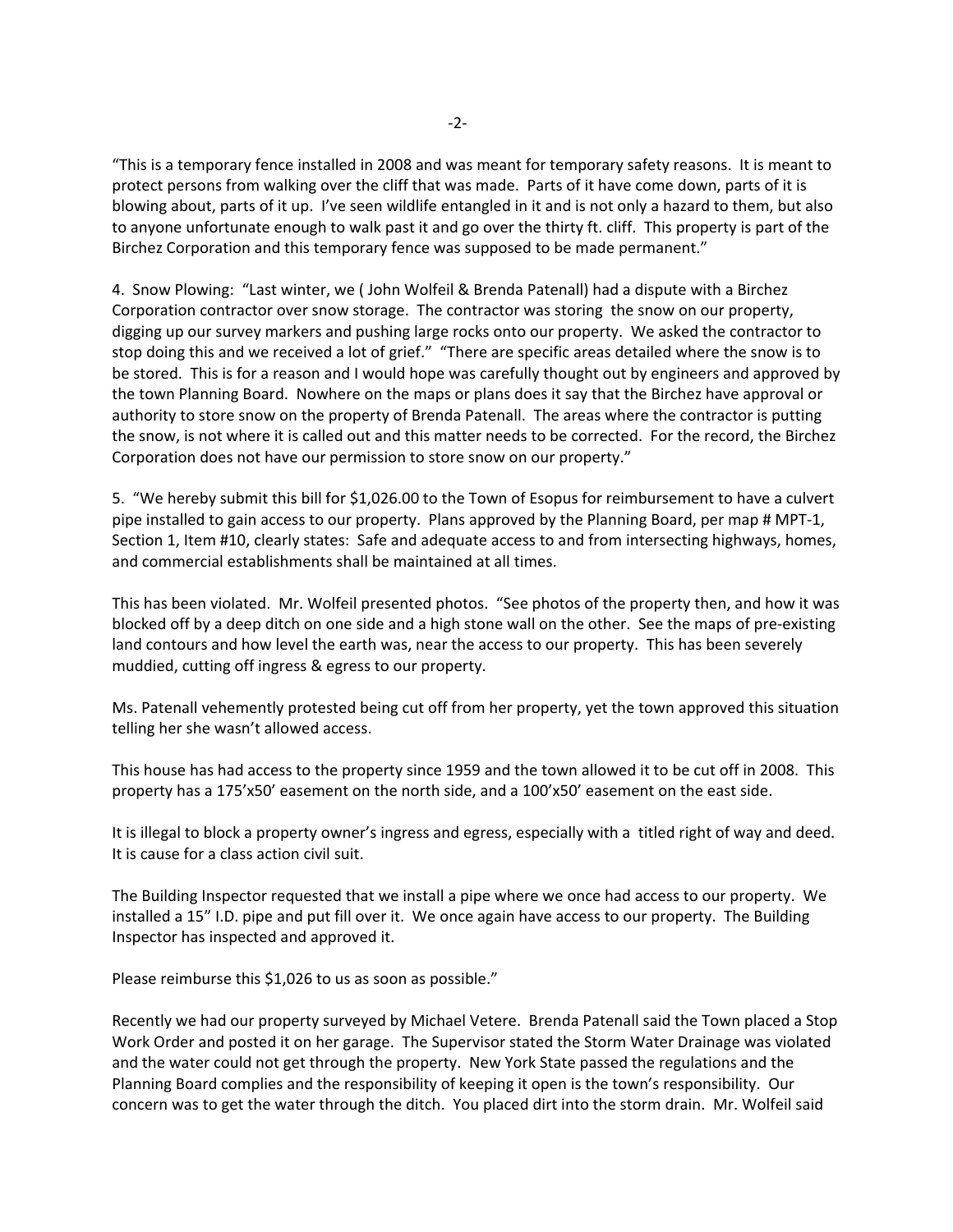they blocked access to our well and septic. We replaced the pipe which costs \$1,026. Why should we have to pay? We used to have access and then we did not. Supervisor Coutant said the Town Board would review the information provided by Mr. Wolfeil and Ms. Patenell.

#### **Birchez Complaint**

Lori Vedder asked about the investigation into the town paying the Birchez bill for the sewer pump station in the amount of \$6,700. What investigation went into this before the money was spent? We are going to take over the pump station said Councilperson Kyle Barnett. We consider it the town's pump station but it has not been filed. The only thing left before it can be taken over is the maintenance issue. Ms. Vedder asked is it our bill? The bill was in the name of Birchez but we agreed to take on the responsibility. Those documents were drawn up and it is only a matter of procedure. The agreements that were made were with the Planning Board. Ms. Vedder asked if the road also will be turned over? Yes.

Ron Dreiser's question was, Does the town own that property? You did not answer the question. The papers were not signed? The papers have been signed said the Supervisor. Ron Dreiser asked has the easement been signed? Yes. Easements were signed by the town and sent to our Attorney Paul Kellar. He requested a few minor changes in April of 2011. We will file the easements. Ron Dreiser asked if the Town Board did any investigation. Central Hudson would not have turned the electricity off. They would not cut the electric.

Supervisor Coutant explained the first thing Central Hudson does is notify the Town if anyone is having their electricity turned off. Two notices have been sent concerning turning off the electricity that operates the sewer pump station. Each time the supervisor receives it, he negotiates with Central Hudson. This time, however, the notice came at 10:10 AM on Saturday of Labor Day weekend. The office was closed on Saturday, Sunday and Monday. The termination date was Monday, Sept 3<sup>rd</sup> that same day Steve Aaron was informed. In the afternoon the Supervisor received a call from Steve Aaron. The Supervisor called the Water/Sewer Dept. and was told by foreman Eric Balash that Supt. Don Kiernan was on vacation. Ron Dreiser said the \$6,700 was paid out of my money that I paid in taxes? The Supervisor continued. He contacted Central Hudson and they were serious about turning off the electric. He asked Central Hudson to defer until the next day. They said they would. We had a meeting on Sept. 3 with Steve Aaron and in that time the Town Board approved the payment of the bill. Eighty units would have been affected if the electric was cut off. We did not have the insight in dealing with other agencies with the Dept. of Environmental Conservation or the Dept. of Health. The people attending this meeting did not agree and said the Board of Health and the DEC would not have allowed the electricity to be turned off. You should not have paid the bill. Supervisor Coutant said Central Hudson posted the bill in the eleventh hour. Twice in the past the Supervisor has been notified the electric would be cut, however, this time he was not notified at all.

Lori Vedder said it was not proper to pay the bill without an investigation. Councilperson Wayne Freer said whether you like the complex or not, a notice is placed before me and the electricity will be disconnected the next morning and fifty families will have the pump station electricity disconnected and a hazard will be created and those people will be displaced. Councilperson Freer felt in all good conscience we needed to pay the bill. He did not want to be responsible for those people without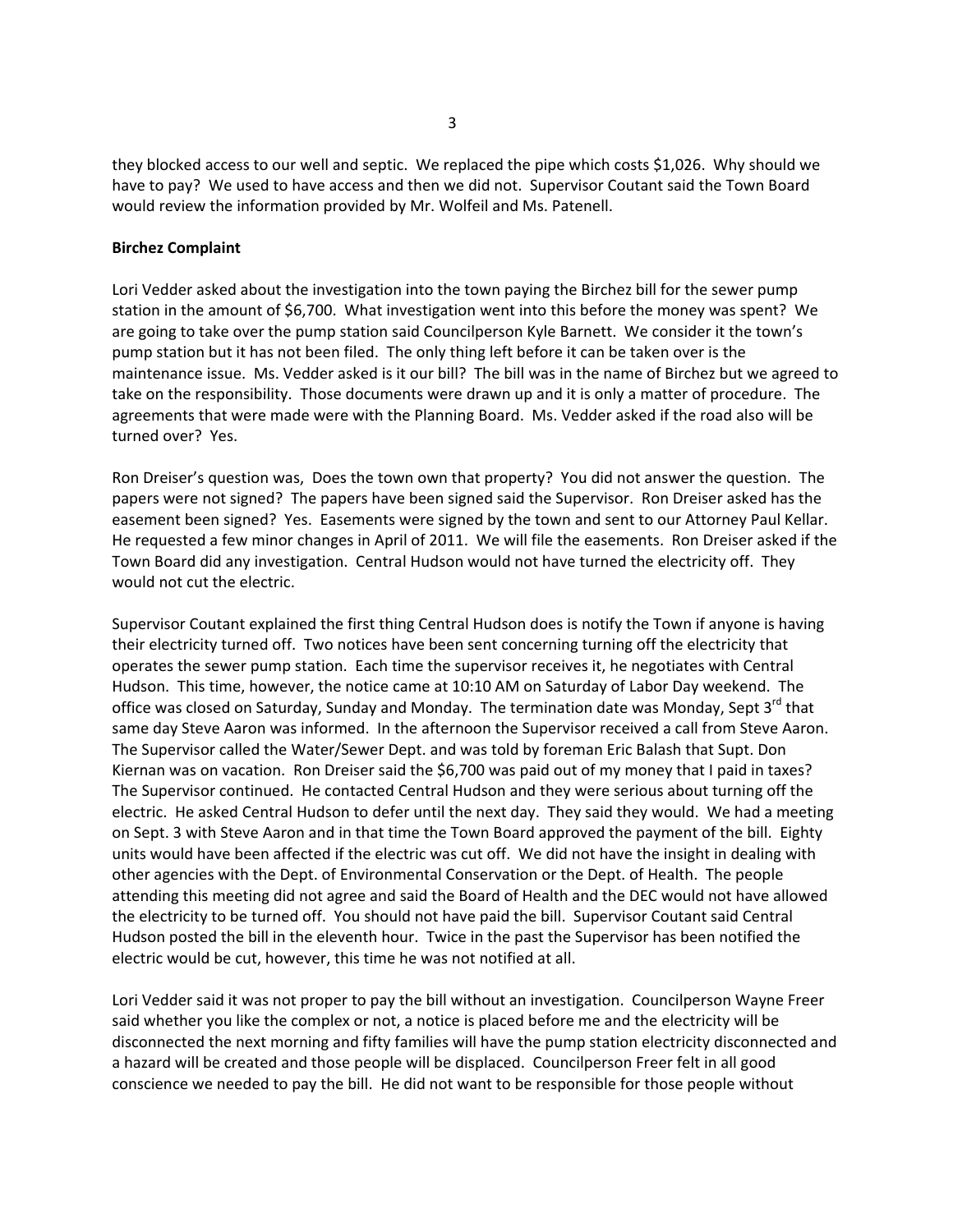service. Steve Aaron has offered to pay the money back. Councilperson Freer said one way or the other we will get the money. He would not want to go through the steps of having the service turned off. It was something that had to be done. Councilperson Gloria VanVliet said her opinion was the same and it was a public safety issue. Councilperson Kyle Barnett said Steve Aaron has offered to pay the money back and he was confident the money would come back to us.

Dan Vedder asked if the money could be placed back on Steve Aaron's tax bill? Councilperson Barnett said we will confer with him and give him a chance. Brenda Patenall…. when there is a storm….they do not have a problem without electricity back up. Supervisor Coutant said we sat here not knowing if the service would be turned off. Ron Dreiser asked what investigation was done? What investigation was made before we made the payment? Water and Sewer services and the PILOT have they been paid on time? Supervisor Coutant said there were many problems with the pump station itself. It had to do with grease. Ron Dreiser said you found out Tuesday. You should have called the Superintendent even though he was on vacation. He is on the payroll. When he was on vacation he was still on call. If you asked questions you could have been given answers that night. No way should you have paid the bill of \$6,700 out of our tax money. That is the problem.

Dan Vedder asked about each time Birchez increases the rent, has Steve Aaron's taxes been increased? Supervisor Coutant said Birchez has had two increases in the PILOT. If we have an agreement with Steve Aaron will we take the road over, does that mean the Town this year will plow the road? The Supervisor answered if everything is in order we will take it over. Do we have to take ownership of that piece of property? It was explained with a subdivision you divide the property in separate parcels…the road is not a subdivision. Councilperson Freer said are you asking about the pump station or the roadway? There is no subdivision done for a road, there is an easement. When a town takes over a road it is a separate piece of property. It is called an easement. That is the way it is drafted. It will be our road technically said Councilperson Barnett.

Dan Vedder asked is it an easement? The town's name will be on the road? The town will plow the road and take care of it? Councilperson Barnett said we will own a portion of Dick Williams Lane. Dan Vedder continued saying the property is assessed for \$50,000,000. And he owes \$15,000,000 on it. The road has nothing to do with the bank. Our paperwork was the road is separate from the property. It has been a private road and we are going to own the road. There will be a separate deed.

Councilperson Barnett knows there are some people who feel bad about Steve Aaron but we are faced with a serious situation. We felt we had to protect the citizens of the neighborhood and we had a legal obligation. Steve Aaron has now offered to pay the money back. It is unfortunate things did not run smoothly here. Thank you for all of you coming this evening. Brenda Patenall said we all have a fifty foot right of way on this road and it states this in our deed. Brenda was asked to give us a copy of this deed.

Roscoe Pecora mentioned, the Planning Board recommended you have a Letter of Credit but you did not get one. They also recommended a Recreation Fee of \$75,000 as well as landscaping. You waived all these fees. Supervisor Coutant said his memory of a Letter of Credit usually has a statute of limitation and this building was completed in 2008 which would have made The Letter of Credit obsolete 2013. He did not think a Letter of Credit would have done us any good. We never developed a Letter of Credit.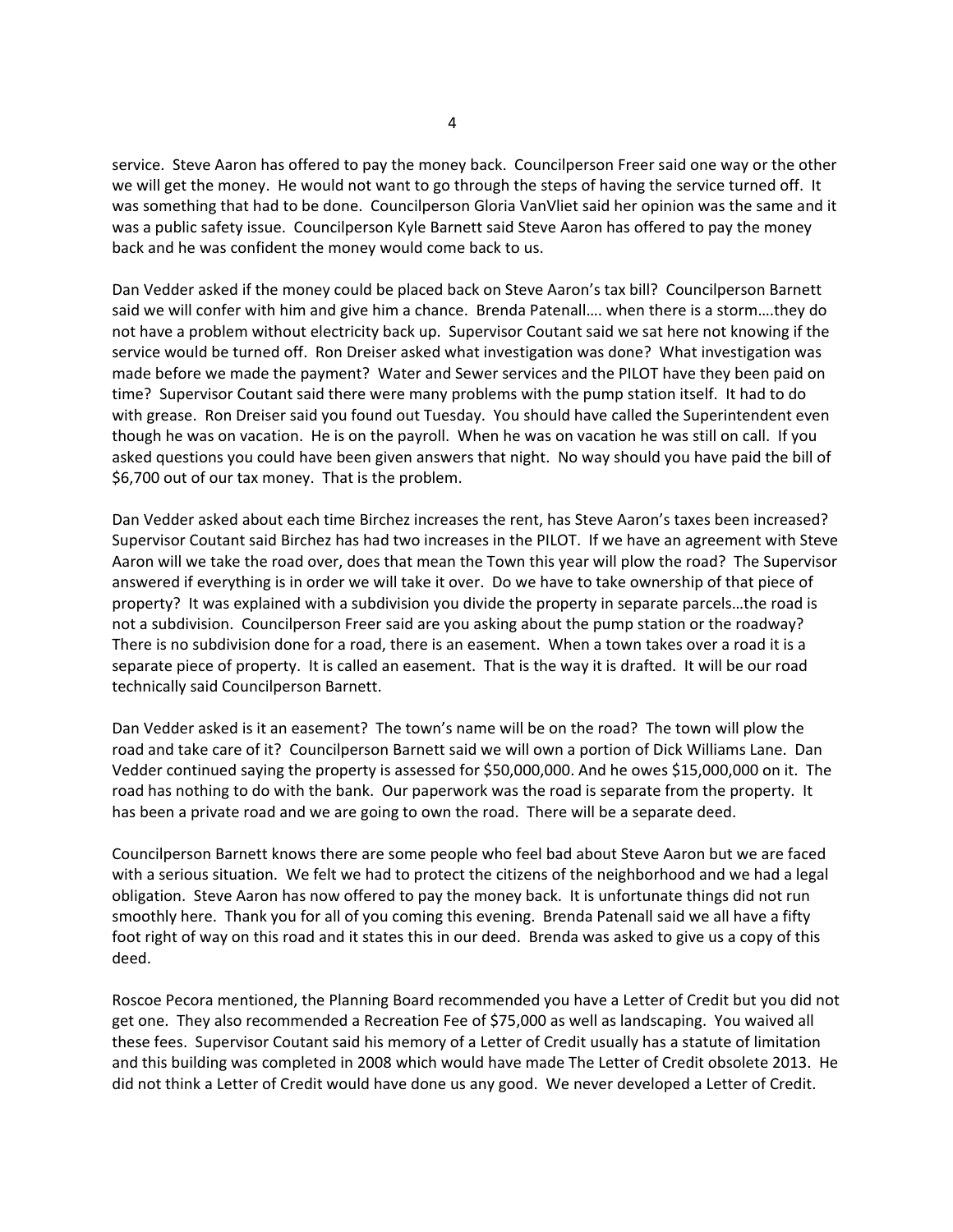Councilperson Barnett agreed they only last for a short time, two or three years, unless extended by the Planning Board. When the project was done, it was done the same time as the Town Hall said the Supervisor. There was no question at that point. The question about the pump station electricity and the roads was raised. The roads play an important part because the sewer and water pipes come under the roads. We are now ninety percent resolved with the pump station and the road. It is now the little things that have to be worked out, the documentation has to be worked out.

Mr. Wolfeil called Water/Sewer Supt. Don Kiernan who confirmed the sewer lines are not connected to their house. Will the town put in the line from the road to the property? Don Kiernan answered no. The town owns the mains in the street but we do not own the service lines. We would have to dig up the pipes for the MS4 pipe. Mr. Wolfeil asked why they did not get sewer lines? Birchez contractor did not put in the lines. Who approves the lines? The town did not have to approve it. Once the line is put in we inspect it to make sure it complies.

## **1. EXECUTIVE SESSION – Assessor Office Interview**

**A Motion to enter into Executive Session at 8:30 PM was made by Councilperson Wayne Freer to interview a candidate for the Assessor's Office and he also asked for the newly appointed Assessor Joanna Mignone to be invited into this session. Supervisor John Coutant seconded the Motion. All Town Board Members voted in favor. Motion Carried.**

**A Motion to adjourn from Executive Session was made by Councilperson Donna McAuley and seconded by Councilperson Gloria VanVliet at 8:37 PM. All Town Board Members voted in favor. Motion Carried.**

### **2. Mike LaManna – Request**

A request to have the fee waived for the Esopus Town Hall Community Center was received from Michael LaManna. He will be using the center for his son Michael's Eagle Scout Ceremony on September 21<sup>st</sup>. Michael built the Ross Park score board as his Eagle project. The Town Board agreed there would be no charge for the Community Center.

## **3. Highway Supt. Michael Cafaldo**

Supt. Mike Cafaldo said he has the opportunity to buy sanders. We spent \$5,000 last year fixing the sanders. He has the money in his budget. The cost of four sanders will be \$39,000. There is \$189,000 in his 51.10 budget. There is also an adjustment in the CHIPS funds. The check was to be \$110,000 and it came in as \$141,000. Supt. Cafaldo said a truck payment must be made out of that money. The old sanders will be kept for parts and the new sanders are stainless steel.

We had the body of one of our trucks fall off. He raised the body of the truck and the entire body fell off. Councilperson Freer said much of his equipment was substandard and falling apart. Next year Supt. Cafaldo would like to buy three more trucks. The cost would be \$23,000 more than the \$44,000 we are paying now. The other item raised was the loader needs to be replaced. There is \$96,000 left from FEMA and \$13,000 came back from the J Road. Can he use that money for the loader and \$22,000 out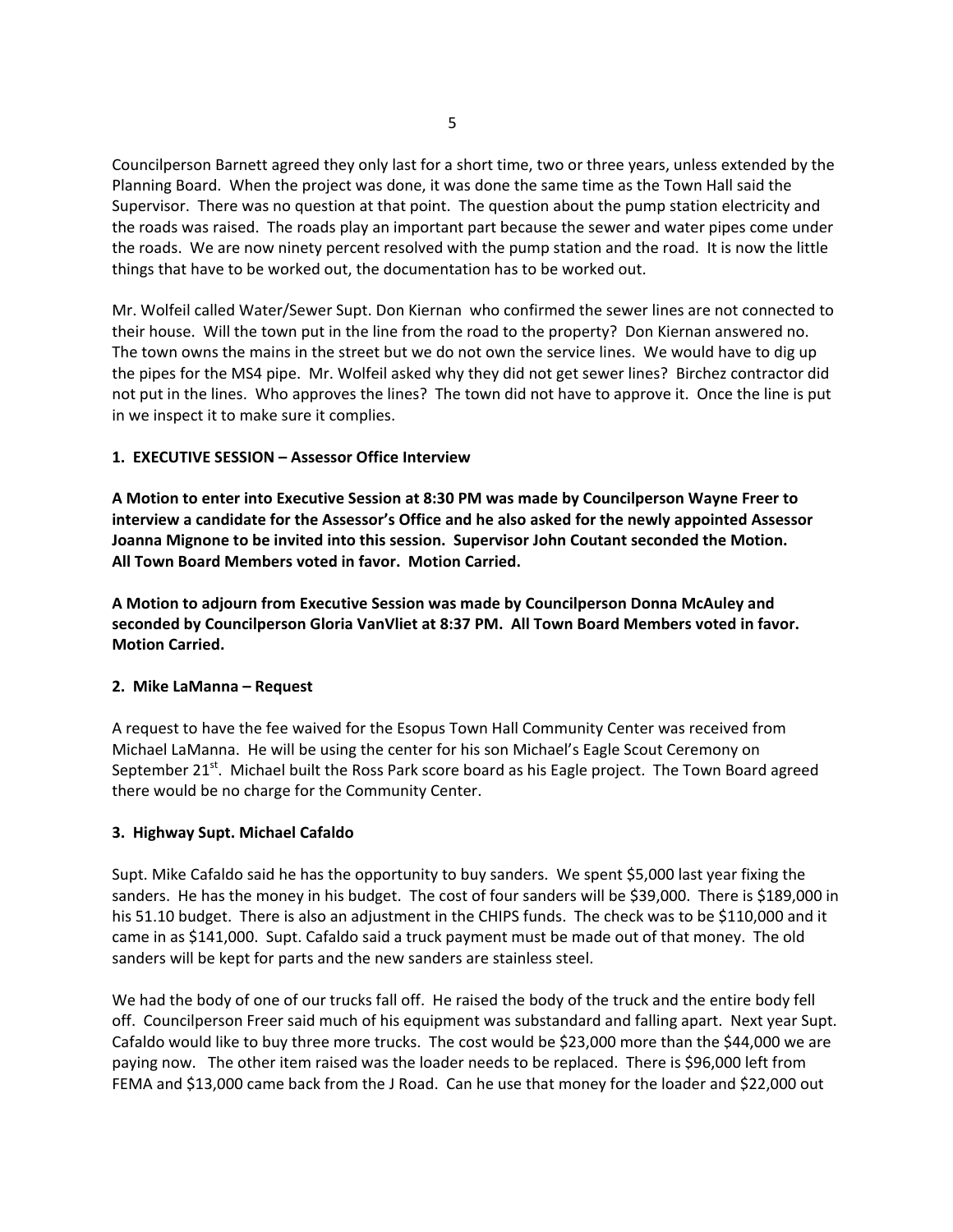of the fund balance? That would be out of next year's budget. The loader is thirty years old. Councilperson Freer said we would get the sanders and you will budget for the loader.

All the mowing is done and the catch basins are done. Supt. Cafaldo is waiting for Jeff Brown to come back. The tree will be removed from above Certified Marina. An abandoned vehicle must be moved by Certified before the tree can be taken. The wood will be cut up by the Highway Dept.

## **4. Don Kiernan – Pump Station**

Yesterday the Town Board received an email from Supt. Kiernan with information about Birchez. He was here tonight to answer any questions you may have about the pump station. There were questions about the Peak Engineering Report. Within the last year Birchez instituted a program for degreasing the pump station. Grease always floats to the top. The pictures shown in the report were taken at VanLoan's Discount Beverage not at the pump station. There is a continuing grease problem at Birchez. The use of a degreaser at Birchez pump station did help…it took care of some of the problem but not all of it. We use the same chemical in the Doris Street pump station. Supervisor Coutant asked what has to happen so the grease is not a major factor. A letter needs to go to the Ulster County Health Department because they sent a letter about the grease problem. We did have a meeting with the Health Dept., Steve Aaron, Don Kiernan and the Supervisor.

Supt. Kiernan submitted the Birches Summary of Water/Sewer Files:

2007

1/25/07 – DFK letter to planning board regarding ownership of pump station, town property vs. private. Town Board decision about ownership

2/13/07 – CHA – Peter Lilholt – recommending public ownership of pump station and sewer system and cost estimate for public ownership

2/22/07 – DFK letter to Planning Board regarding review of plan revisions

3/14/07 – Memo to Paul Kellar from John Coutant regarding review of Resolution for easements for sewer infrastructure.

3/15/07 – Resolution for easements and second resolution regarding ownership and maintenance

4/13/07 – Delaware Engineering submits plans to DEC and DOH

8/16/07 – Item #3 on Town Board agenda – Sanitary Pump station ownership and maintenance

10/17/08 – Motion by W/S Board recommending that Town Board not take over P/S until operational for period of 3 months

11/14/07 – DFK letter to Planning Board –to correct size of services and Town to decide ownership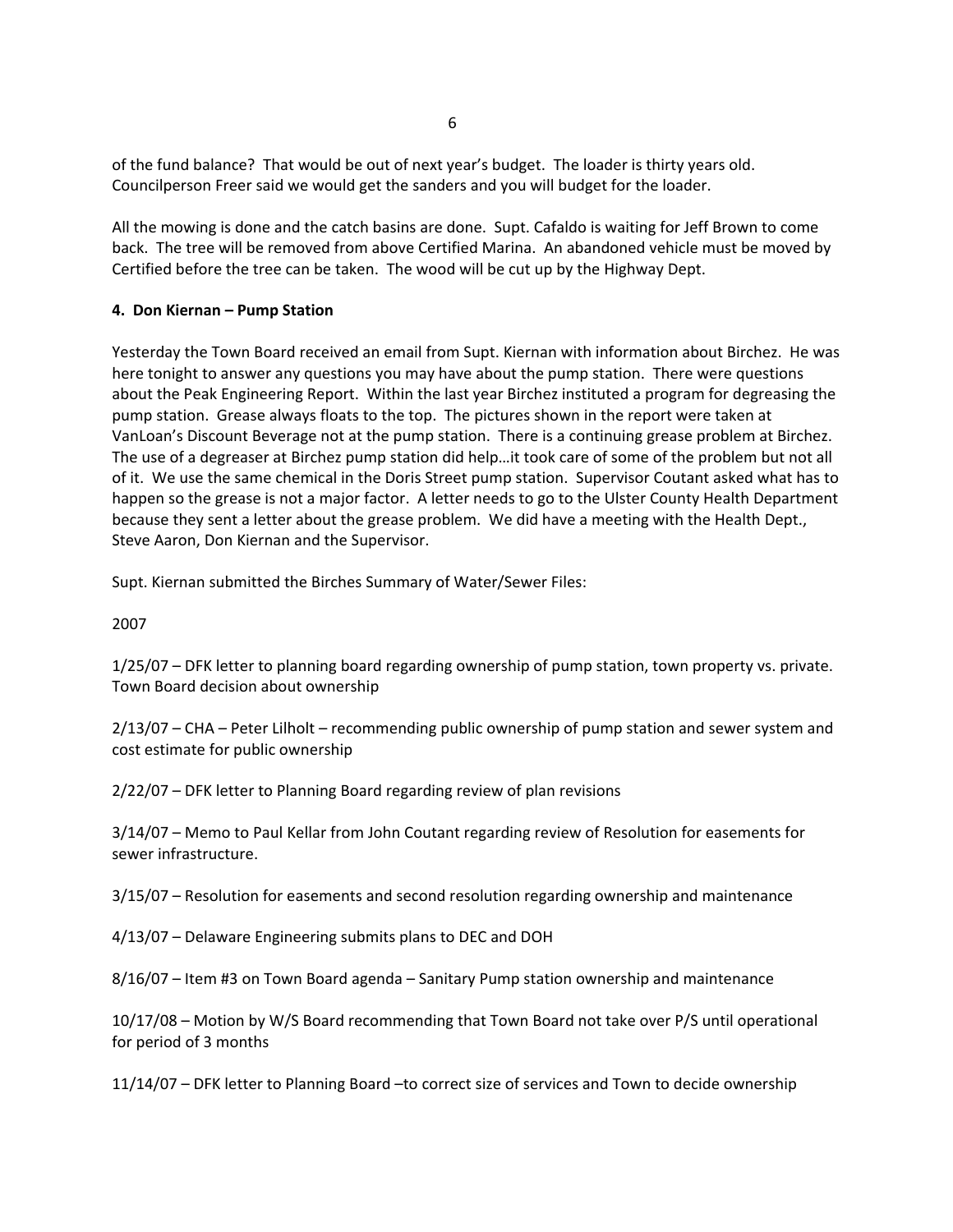ли в село в село во село во село во село во село во село во село во село во село во село во село во село во се<br>27 феврално во село во село во село во село во село во село во село во село во село во село во село во село во 11/27 /07 – DFK letter to Planning Board – utility layout OK but still concerns of pump

**2008**

1/14/08 – recommendation by W/S board to town board that district does not take ownership of pump station

1/15/08 – reasons for W/S board recommendation – cost vs. revenues

9/19/08 – DFK letter to Rivergate Dev. (Joe Kenny) – RE: generator and pump station

10/14/08 – Peak Engineering review regarding grinder pumps and recommendation

10/08 ‐ file has photos and inspection reports for water and sewer line installations.

#### **2009**

1/21/09 – Holmes Engineering letter to DFK about generator and transfer switch

1/18/09 – Holmes Engineering letter to DFK – general approval

1/18/09 – email accepting generator proposal

2/3/09 – email to Birchez regarding O & M manuals, electrical drawings and as‐builts

2/3/09 – email to HoLmes about manuals

5/5/09 – DFK letter to Steve Aaron regarding generator installation not complete

7/9/09 – Holmes Engineering letter to DFK regarding changing equipment (generator)

7/15/09 – DFK email to Holmes asking for information on new proposed generator including date of manufacture.

8/12/09 – Memo from DFK to Planning Board and Building Inspector that I won't sign off on CO until generator installed

8/13/09 – fax to Birches on status of generator

8/14/0 9– Memo from DFK to building inspector about generator and CO

8/19/09 – Planning Board site plan approval and conditions case # 2008‐23

8/18/09 – Certified to Steve Aaron from Planning Board regarding as built site plan

10/14/09 – Invoice copy for generator and transfer switch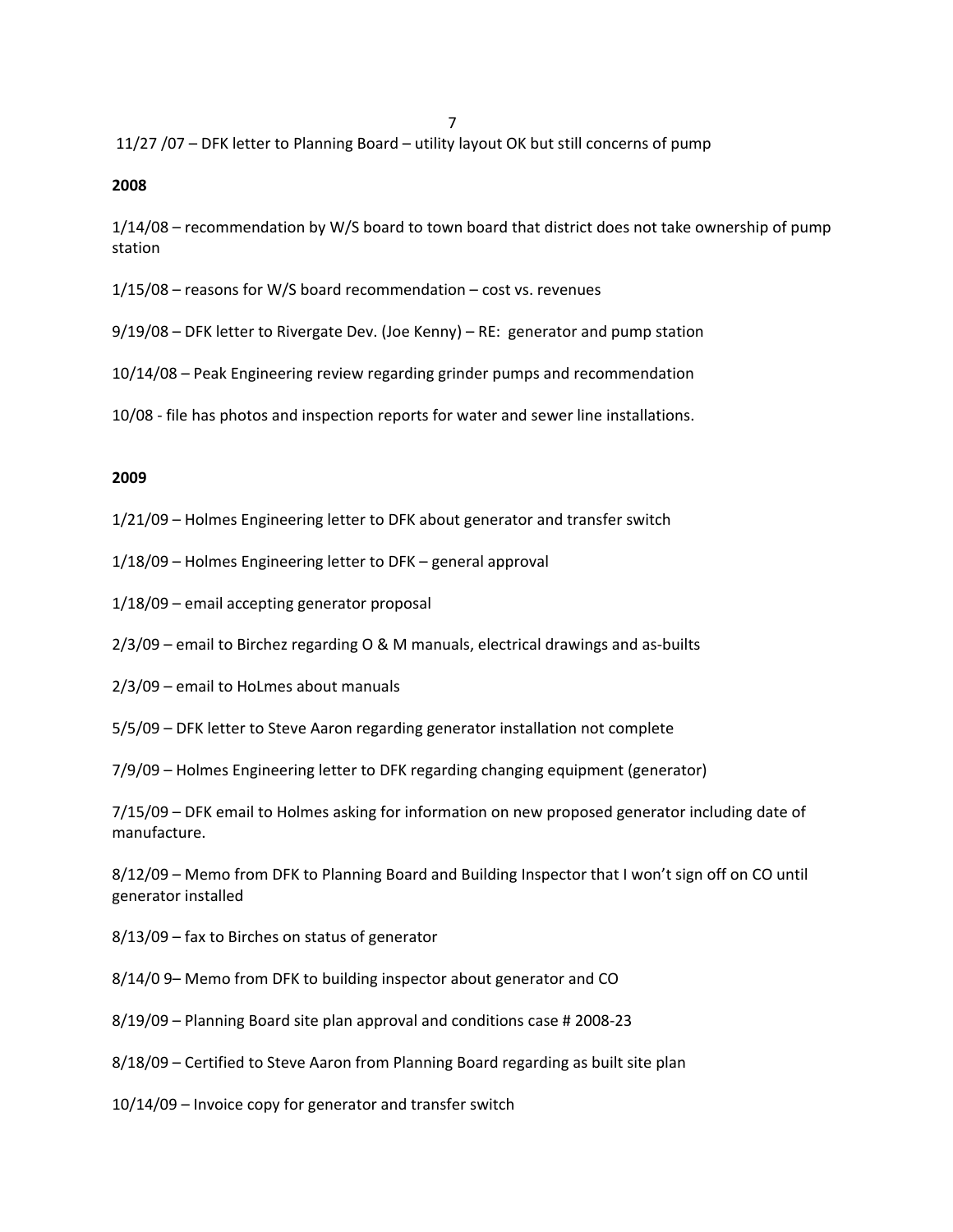8 | 1992 | 1993 | 1994 | 1995 | 1996 | 1997 | 1998 | 1999 | 1999 | 1999 | 1999 | 1999 | 1999 | 1999 | 1999 | 1

10/26/09 – DFK letter to Planning Board regarding verbal agreement from Steve Aaron and check for \$20,000 where Aaron agrees to have generator installed by 11/30/09 or forfeit monies.

10/23/09 – email from Lou Naccarato (Birches) to Mike Masters, Joe Boris, Anthony Romano and cc to Steve Aaron regarding requirements to turn pump station over to Town

12/2/09 – DFK email to Steve Aaron – received manuals but still need list of items completed

12/15/09 – email DFK to Steve Aaron status of work to be completed and Southworth Milton to look at generator

12/15/09 – Southworth recommends water jacket heater on generator, this is common and tech has never seen one without it.

12/16/09 – email from Mike Masters to me regarding pump out of station by Johnny on the Spot and water heater

## **2010**

1/5/10 – DFK email to Mike Masters – sstatus of work on pump station – punch list

1/11/10 – email Mike Master to DFK on status and saying right of way will have shortly o and cold weather kit info

1/12/10 – email to MM that generac recommends dealer install heater, DFK email to MM that cold weather kit appears acceptable and problems with wires, electric inspection and outlet for heater. Foreman's comments on cables

1/1/10 – DFK email from Steve Aaron that he will forward email to Vinny. Assume he means Vinny Organtini

1/9/10 – DFK email to Steve Aaron about conversation with Vinny and that things on to do list are not part of his list

2/11/10 – recommendation by W/S board that they recommend that Birches meet requirements by April 1, 2010 or Town Board consider not taking over pump station

2/18/10 – email from Larry VV about anyone getting back to me on any action being taken

2/22/10 – DFK email to Steve Aaron about receiving memo SA sent Towoon Board. 1 comments are block heater and electrical inspection being wrong one

2/22/10 – email from Dean Donatelli to Joe Boris about showing documentation for location of proposed water

2/26/10 – copy of invoice for block heater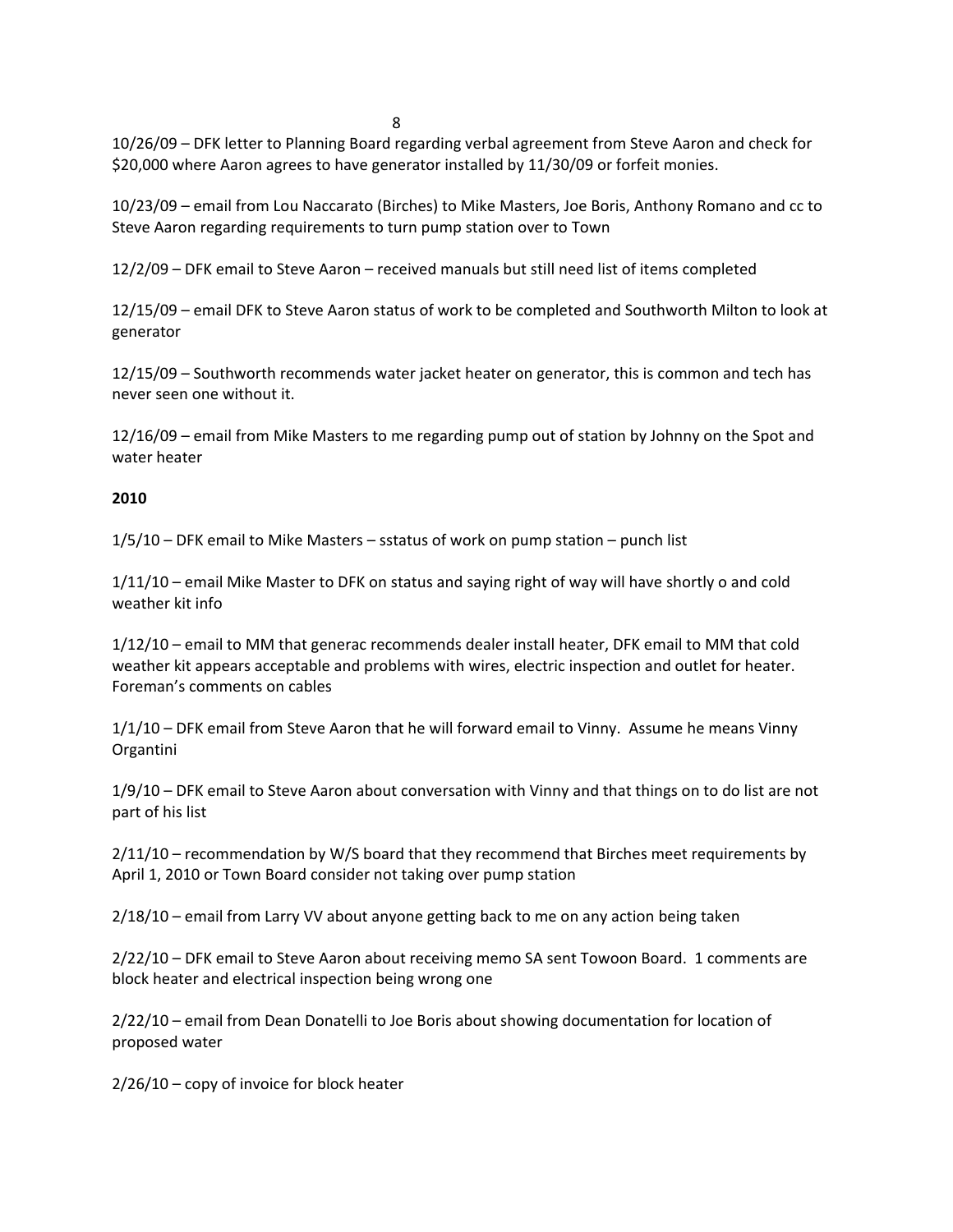3/8/10 – email from Dean Donatelli to DFK about meeting and that items were delivered to DFK 1. Electric cert., Central Hudson acct. #. As built survey and receipts from pumps, generator and cold weather kit.

3/25/10 – email Dean Donatelli to DFK about completion of block heater installation

## **2011**

3/7/11 – memo from Nadine Shadlock to Steve Aaron and David Lenefsky. Assessments, road dedication and lot line adjustment. Road dedication is easements to Town for access to pump station and recording documents to be delivered to Town.

3/24/11 – email from Nadine Shadlock to DFK and cc to Roxanne about drafting documents for roads, sewer/water lines and pump station

4/4/11 – Copies of 3 legal documents. Water and Sewer line easement, legal description of proposed roadway and sewer pump station easement. My copies show not signed by town or filed with county.

5/3/11 – Letter from Paul Kellar to John Coutant. RE: Comments on proposed water and sewer line easements

5/19/11 – email from DFK to Town Board on list of problems at pump station

5/19/11 – email from Kyle Barnett to DFK and board that list should be part of settlement agreement.

8/17/11 – email from DFK to Nadine about what's going on with easements and items at pump station

# **2012**

1/5/12 Fax to Lou Naccarato at Birches regarding service report on generator and repairs necessary

1/24/12 – email from DFK to Peter Cornell (Birches) about mtg. with Lou Naccarato. List of problems still remaining and easements, etc.

- 3/19/12 Pump station report. Sewer leak at facility
- 3/23/12 email from Shelley Mertens UCHD regarding leak and repairs
- 3/23/12 UCHD letter to Steve Aaron regarding grease and installation of grease trap

1/11/12, 4/10/12, 5/812 ‐ Minutes of Water/Sewer Board Meeting

4/11/12 – Southworth Milton inspection report on generator.

5/23/12 – unresolved issues and one's that are complete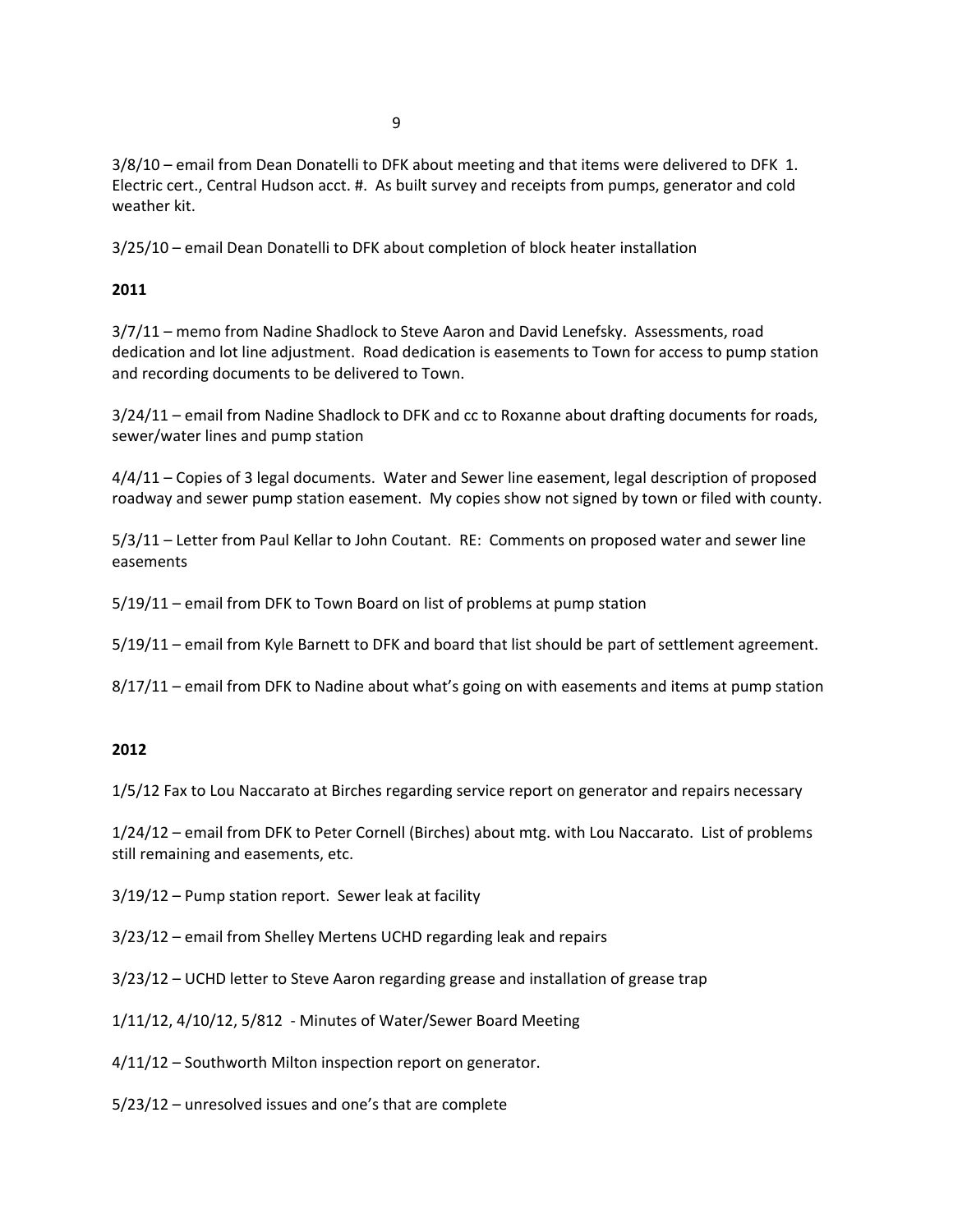5/23/12 – email to Steve Aaron by DFK regarding met. With Lou Naccarato and remaining issues at pump station

6/7/12 – letter to UCHD from Aaron regarding grease trap and pump station

6/8/12 – copy of letter from Paul Kellar to John Coutant suggesting I take a look at easements documents roads and pump station

6/12/12 – Water/Sewer board minutes

6/12/12 – email from DFK to Dr. Smith at UCHD about requirements being two years old

6/21/12 – UCHD letter to Steve Aaron – punch list and grease trap

7/17/12 – minutes of Town Board Mtg. regarding as builts and free and clear roads

8/8/12 – FOIL request form Shelley Mertens at UCHD for some Birchez files

8/8/12 – emails to set up mtg with town and UCHD and Aaron.

10/15/12 – letter to Steve Aaron from John Coutant about grease and oil testing and large amount of grease 3‐4 inches on top of station

11/8/12 – letter from Peak Engineering to John Coutant regarding pump station, using degreaser and establishing degreaser program

### **2013**

.

4/30/13 – email from Scott Davis regarding pump station and good grape treatments

- 5/2/13 email about treatments
- 9/3/13 engineering report Peak Engineering
- 9/3/13 minutes of Town Board Meeting
- 9/6/13 fax from Judy Aaron about pumps

Donald F. Kiernan 9/16/13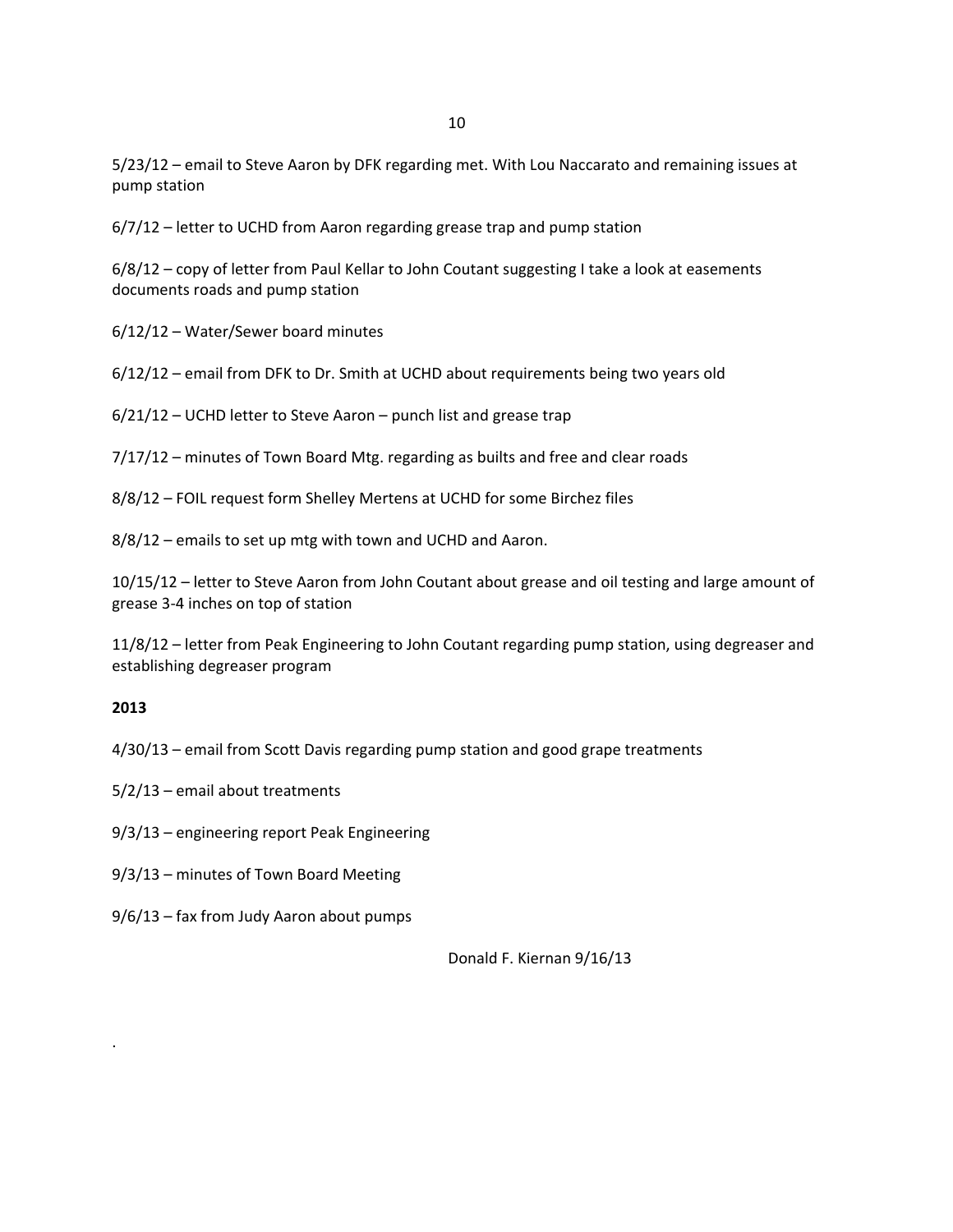Supt. Kiernan explained we had three pumps. One pump is in the repair shop at Emmen's in Albany according to Julie Aaron. To get the original pump was part of the requirements and was placed in our Water garage. When the first one broke we used the pump from the Water garage. The third pump is now in the repair shop.

The easement for the pump station was submitted April 2011. Significant changes were needed. In June Steve Aaron's lawyers wrote that there were no outstanding issues. August 8 Don Kiernan looked at the easement. Terry Karl said he has all the documentation in his file where Steve Aaron told him to keep them until the issues are resolved. Councilperson Kyle Barnett said lets get in touch with Terry Karl and follow up on the discrepancy with the Peak Engineering Report. Supt. Kiernan said Peak was hired to come up with a Maintenance Program for the grease problem and they were hired by Steve Aaron. Peaks results are taken from the Water/Sewer Dept. results. Let's get the roads and pump station and get ownership. The question was asked should we do an educational program? Councilperson Wayne Freer asked how do we dip a sample? Supt. Kiernan said we dip and take it from the clear area. In this picture there are several different colors. Supt. Kiernan said the dark part is the grease and it is two or three inches deep. We have a Johnny on the Spot who pumps out our pump stations once a year. A grease trap would cut down on the grease. Most restaurants have these. A grease trap for Birchez could cost \$17,000. The Ulster County Health Department wrote a letter requiring a grease trap. We can deal with the grease. The items on the punch list have never been changed. Supervisor Coutant asked what would we need to prove the grease problem is Aarons problem and not from any other place? Supt. Kiernan said he did not have an issue with servicing it but he has an issue with the repairs. Supervisor Coutant said we did not know if the generator would work. That played a big part in our decision.

It was mentioned Supt. Kiernan knew the DEC would not have allowed the pump station to be without power. How long would it take if the power was off for there to be a problem? Central Hudson came to the Town Hall for the check. Supt. Kiernan said Central Hudson is a public service and we all have to deal with the same regulations. Supervisor Coutant concurred we should get a hold of Terry Karl. Supt. Kiernan suggested he call Dr. Carol Smith at the Ulster County Health Dept. and ask her to rescind the letter or to act.

### **5. Fall Festival**

The Festival will be held on Sept. 28<sup>th</sup>. Our people have worked hard to pull this together. The Town Clerk asked about having a vendor serve lemonade at the Family Fun Day because there are no drinks available.

### **6. Sojourner Truth Dedication – 9/21/13**

The Ulster County Sheriff will close the road on Broadway and Salem at l:30 PM on Saturday. It was mentioned the Port Ewen Fire Dept. will have their new truck dedication at the same time. There was conversation about the two events being held at the same time and we should communicate with each other. The Town Clerk mentioned we have a calendar of events posted on our website esopus.com with the dates.